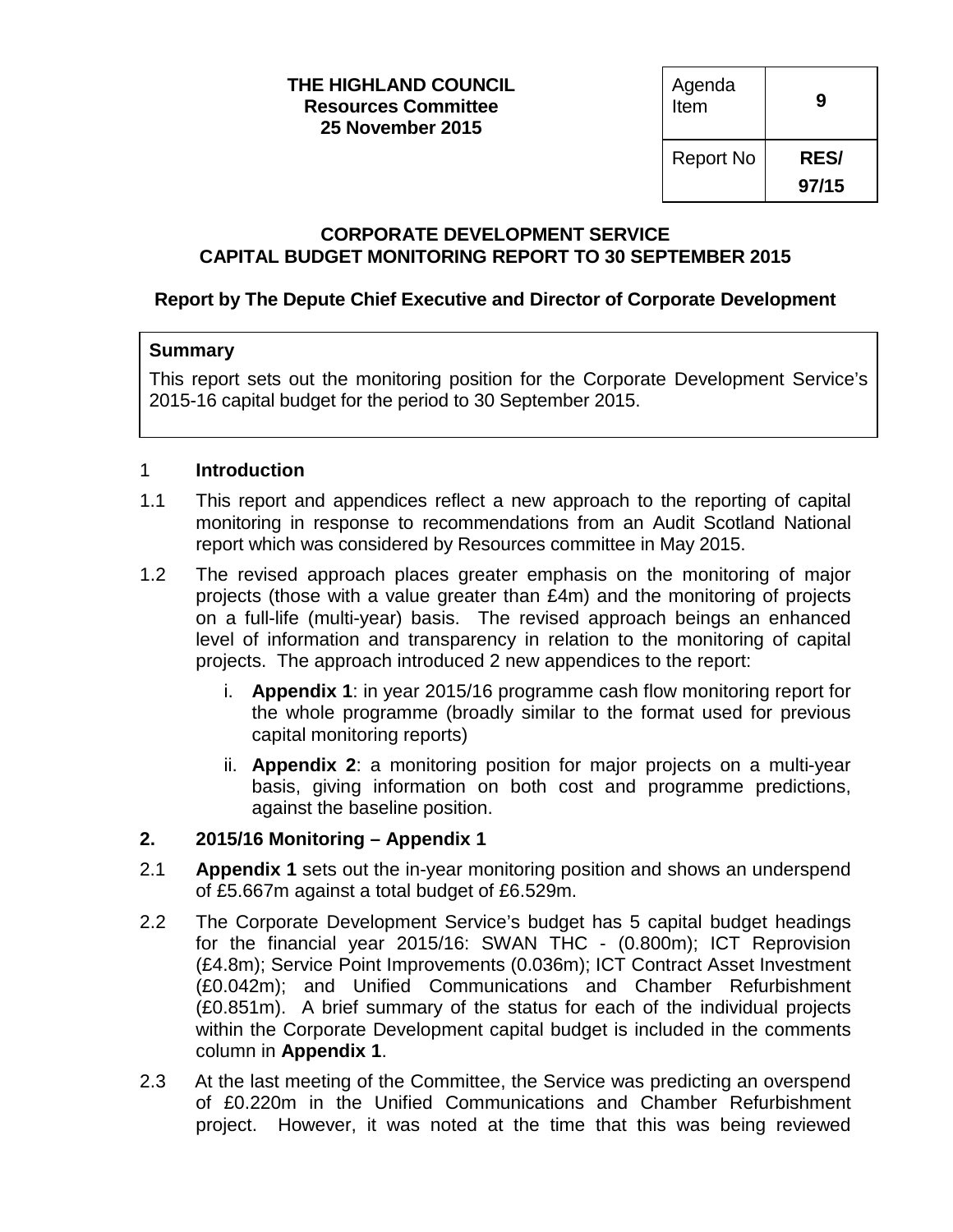pending a full evaluation of the pilot, and it was likely that the figure would change. In place of an overspend figure, the project is now anticipating that the majority of expenditure will occur in 2016/17 and so slippage of £0.697m is currently being reported. A detailed report on the Unified Communications project is included at item 26 on today's Committee agenda.

# 3. **2015/16 Monitoring – Appendix 2, Major Projects**

- 3.2 There is one major project listed in **Appendix 2**  ICT Reprovision. This has a total budget of £12.2m with £4.8m originally programmed for spend in 2015/16. The budget will need to be re-profiled to reflect changes in the project timetable which will require the majority of the £4.8m to be spent in 2016/17.
- 3.2 It is anticipated that most of the spend will occur from Quarter 2 in 2016, following dialogue with bidders and contract award in July 2016, but that before then there may be an need for small amounts of capital spend in the current year to underpin the review of the Council's LAN/WLAN network and deliver the members' ICT refresh. This was reported to members at the August meeting of Resources Committee and, with members' approval, a more accurate profiling will be undertaken once the final supplier has been agreed in July 2016.

# **4. Implications**

- 4.1 Resources There are no resource implications other than those already set out.
- 4.2 Legal there are no legal implications for The Highland Council.
- 4.3 Equalities and Climate Change there are no negative equality or climate change implications arising from this report.
- 4.4 Risk, Gaelic and Rural there are no risk, Gaelic or rural implications to The Highland Council.

### **4. Recommendation**

Members are asked to:

- 1. consider the monitoring position for the Corporate Development Service's capital budget for the period 1 April 2014 to 30 September; and
- 2. approve the re-profiling of the ICT Reprovision budget to match with the revised project timetable.

Signature: Michelle Morris

Designation: Depute Chief Executive and Director of Corporate Development

Author: Kate Lackie, Business Manager

Date: 12 November 2015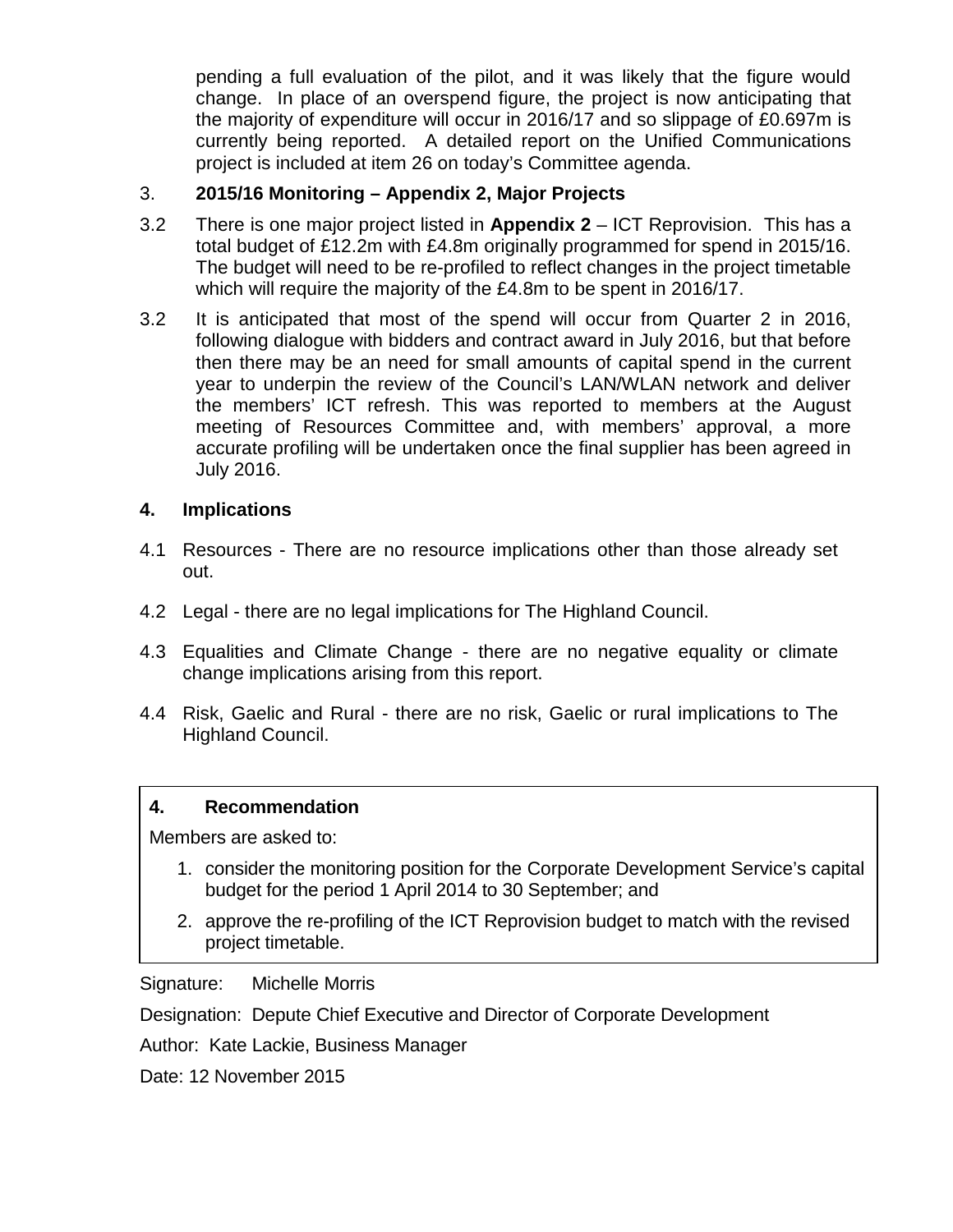| THE HIGHLAND COUNCIL                                                      |              |                |                      |            |              |              | <b>APPENDIX 1</b>                                                                                                                                                                                                                                                                                                                                                                                                                                                         |
|---------------------------------------------------------------------------|--------------|----------------|----------------------|------------|--------------|--------------|---------------------------------------------------------------------------------------------------------------------------------------------------------------------------------------------------------------------------------------------------------------------------------------------------------------------------------------------------------------------------------------------------------------------------------------------------------------------------|
|                                                                           |              |                |                      |            |              |              |                                                                                                                                                                                                                                                                                                                                                                                                                                                                           |
| MONITORING OF CAPITAL EXPENDITURE - 1ST APRIL 2015 TO 30TH SEPTEMBER 2015 |              |                |                      |            |              |              |                                                                                                                                                                                                                                                                                                                                                                                                                                                                           |
|                                                                           |              |                |                      |            |              |              |                                                                                                                                                                                                                                                                                                                                                                                                                                                                           |
| <b>ISERVICE: CORPORATE DEVELOPMENT</b>                                    |              |                |                      |            |              |              |                                                                                                                                                                                                                                                                                                                                                                                                                                                                           |
|                                                                           |              |                |                      |            |              |              |                                                                                                                                                                                                                                                                                                                                                                                                                                                                           |
|                                                                           | Actual       | <b>Revised</b> | <b>Year End</b>      | Year End   | (Slippage)/  | Anticipated  | <b>COMMENTS</b>                                                                                                                                                                                                                                                                                                                                                                                                                                                           |
|                                                                           | <b>Net</b>   | <b>Net</b>     | <b>Estimated Net</b> | <b>Net</b> | Acceleration | Year End     |                                                                                                                                                                                                                                                                                                                                                                                                                                                                           |
| <b>Project Description</b>                                                | Year to Date | <b>Budget</b>  | Outturn              | Variance   | Net          | (Under)/Over |                                                                                                                                                                                                                                                                                                                                                                                                                                                                           |
|                                                                           | £000         | £000           | £000                 | £000       | £000         | £000         |                                                                                                                                                                                                                                                                                                                                                                                                                                                                           |
|                                                                           |              |                |                      |            |              |              |                                                                                                                                                                                                                                                                                                                                                                                                                                                                           |
| <b>SWAN THC</b>                                                           | $\Omega$     | 800            | 550                  | (250)      | (250)        |              | This is the best estimate of spend given the information available. A site<br>survey has been commissioned and once this is complete we will have more<br>information on the work that needs to be carried out. Once this is known a<br>detailed transition plan will be drawn up and this will give more information<br>on how this work is to be undertaken. Projections will be updated once all<br>this is complete with the remainder expected to be spent in 16/17. |
| <b>ICT Reprovision</b>                                                    | $\Omega$     | 4,800          | 80                   | (4,720)    | (4,720)      |              | Some small spend is expected on Members ICT refresh but the majority of<br>the spend is expected in 16/17.                                                                                                                                                                                                                                                                                                                                                                |
| Service Point Improvements Future Years                                   | $\Omega$     | 36             | 36                   | $\Omega$   |              |              |                                                                                                                                                                                                                                                                                                                                                                                                                                                                           |
| <b>ICT Contract Asset Investment</b>                                      | (2)          | 42             | 42                   | $\Omega$   |              |              |                                                                                                                                                                                                                                                                                                                                                                                                                                                                           |
| Unified Communications & Chamber Refurbishment                            | 59           | 851            | 154                  | (697)      | (697)        |              | The detailed procurement exercise for the new UC solution will not be<br>starting until the New Year so it is unlikely that there will be much spend in<br>15/16. It is expected that the remainder will be spent in 16/17. The total<br>budget for Unified Comms is £1.287m split £0.851m in Capital and £0.436m<br>in ICT Investment Funds.                                                                                                                             |
| <b>OVERALL TOTAL</b>                                                      | 57           | 6,529          | 862                  | (5,667)    | (5,667)      | <sup>0</sup> |                                                                                                                                                                                                                                                                                                                                                                                                                                                                           |